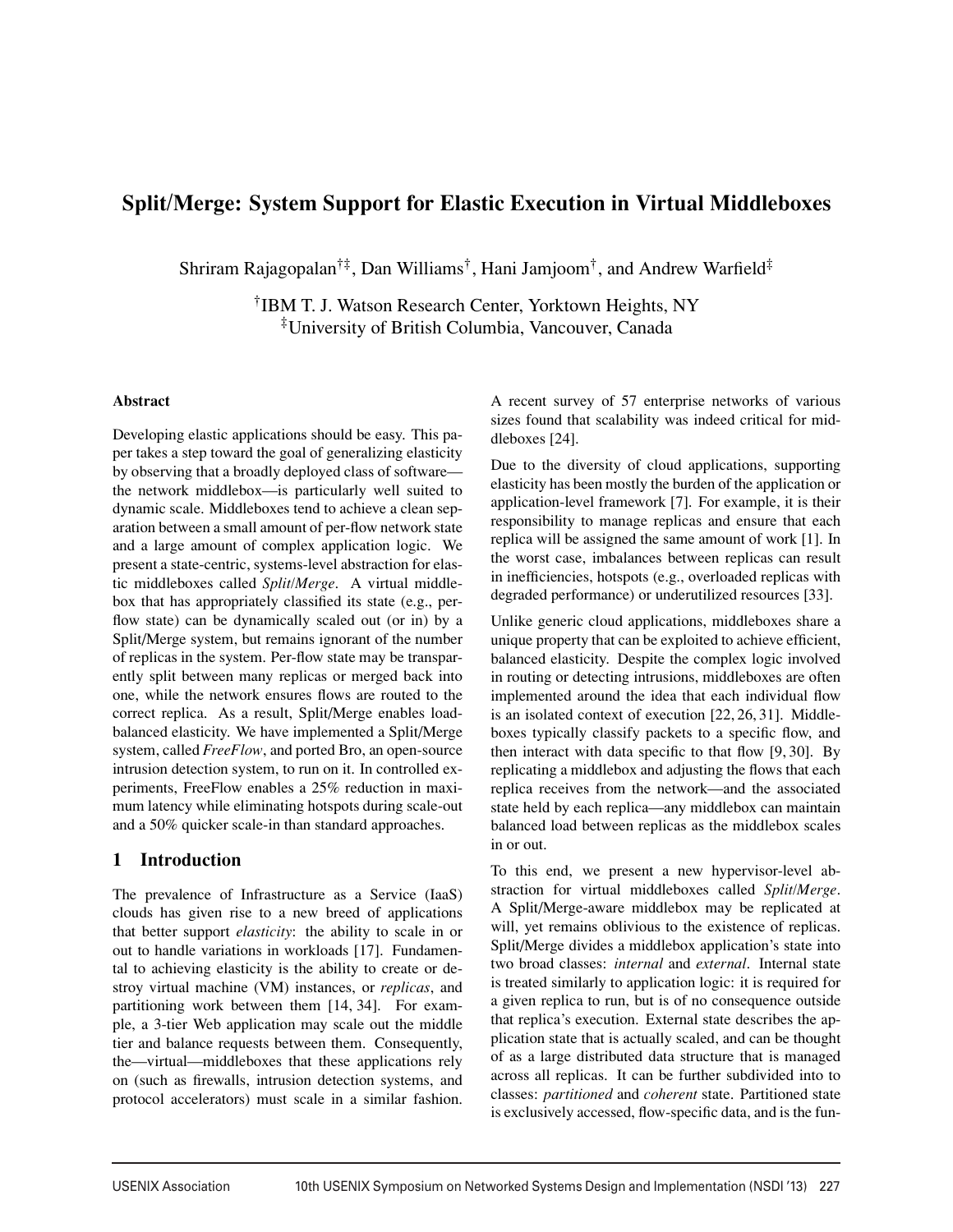damental unit of reconfiguration in a Split/Merge system. Coherent state describes additional, often "global" state such as counters, that must remain consistent—either strongly or eventually—among all replicas.

We have designed and implemented *FreeFlow*, a system that implements Split/Merge to provide efficient, balanced elasticity for virtual middleboxes. FreeFlow splits flow-specific state among replicas and dynamically rebalances both existing and new flows across them. To enable middlebox applications to identify external state, associate it with network flows, and manage the migration of partitioned state between replicas, we have implemented an application-level *FreeFlow library*. In addition, we have implemented a *Split/Merge-aware software defined network* (SDN) that enables FreeFlow to partition the network such that each replica receives the appropriate network traffic even as partitioned state migrates between replicas.

FreeFlow enables elasticity by creating and destroying VM replicas, while balancing load between them. We have ported Bro [19], a real-world intrusion detection system, and built two synthetic middleboxes on FreeFlow. Using these middleboxes, we show that FreeFlow eliminates hotspots created during scale-out and inefficiencies during scale-in. In particular, it reduces the maximum latency by 25% after rebalancing flows during scale-out and achieves 50% quicker scale-in than standard approaches.

To summarize, the contributions of this paper are:

- a new hypervisor-level state abstraction that enables flow-related middlebox state to be identified, split, and merged between replica instances,
- a network abstraction that ensures that network input related to a particular flow-related piece of middlebox state arrives at the appropriate replica, and
- a system, FreeFlow, that implements Split/Merge alongside VM scale-in and scale-out to enable balanced elasticity for middleboxes.

The rest of this paper is organized as follows. Section 2 describes middleboxes and the Split/Merge abstraction. Section 3 describes the design and implementation of FreeFlow. Section 4 describes our experience in porting and building middleboxes for FreeFlow. Section 5 evaluates FreeFlow, Section 6 surveys related work, and Section 7 concludes.

## **2 Split/Merge**

In this section, we describe the common structure in which middlebox state is organized. Motivated by this common structure, we define the three types of states



Figure 1: Typical structure of a middlebox

exposed by the Split/Merge abstraction. We then describe how robust elasticity is achieved by tagging state and transparently partitioning network input across virtual middlebox replicas. We conclude the section with design challenges.

#### **2.1 Anatomy of a Virtual Middlebox**

A middlebox is defined as "any intermediary device performing functions other than the normal, standard functions of an IP router on the datagram path between a source host and destination host" [4]. Middleboxes can vary drastically in their function, performing such diverse tasks as network address translation, intrusion detection, packet filtering, protocol acceleration, and acting as a network proxy. However, middleboxes typically process packets and share the same basic structure [9,12,30].

Figure 1 shows the basic structure of a middlebox. State held by a middlebox can be characterized as policy and configuration data or as run-time responses to network flows [9, 26, 30, 31]. The former is provisioned, and can include, for example, firewall rules or intrusion detection rules. The latter, called *flow state* is created on-the-fly when packets of a new flow are received for the first time or through an explicit request. Flow state can vary in size. For example, on seeing a packet from a new flow, a middlebox may generate some small state like a firewall pinhole or a NAT translation entry, or it may begin to maintain a buffer to reconstruct a TCP stream.

Flow state is stored in a *flow table* data structure and accessed using flow identifiers (packet headers) as keys. (Figure 1) Models of middleboxes have been developed that represent state as a key-value database indexed by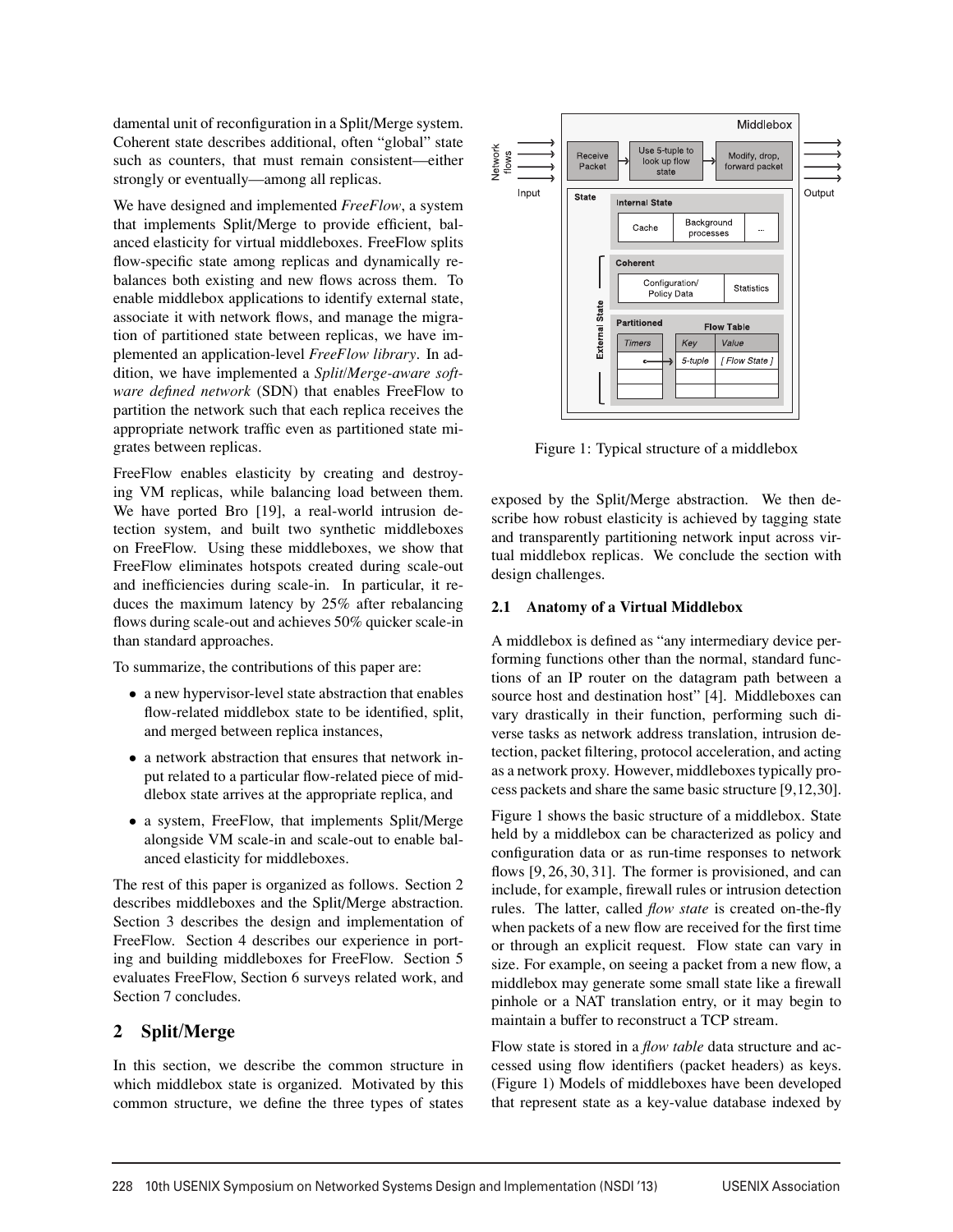addresses (e.g., a standard IP 5-tuple) [12]. A middlebox may have multiple flow tables (e.g., per network interface). It may also contain timers that refer to flow state, for example, to clean up stale flows.

We have performed a detailed analysis of the source code or specifications of several middleboxes to confirm that they fit into this model. We discuss three of them below:

**Bro.** Bro [19] is a highly stateful intrusion detection system. It maintains a flow table in the form of a dictionary of Connection objects, indexed by the standard IP 5-tuple without the protocol field. Inside the Connection objects, flow-related state varies depending on the protocol analyzers that are being used. Analyzer objects contain state machine data for a given protocol (e.g., HTTP) and reassembly buffers to reconstruct a request/response payload, leading to tens of kilobytes per flow in the common case. A dictionary of timers is maintained for each Connection object. Bro also contains statistics and configuration settings.

**Application Delivery Controller (ADC).** ADC [35, 38, 40] is a packet-modifying load balancer that ensures the addresses of servers behind it are not visible to clients. It contains a flow table that is indexed by the source IP address and port. Flow-specific data includes the internal address of the target server and a timestamp, resulting in only tens of bytes per flow. ADC also maintains timers for each flow, which it uses to clean up flow entries.

**Stateful NAT64.** Stateful NAT64 [15] translates IPv6 packets to IPv4 and vice-versa. NAT64 maintains three flow tables, which it calls session tables: for UDP, TCP, and ICMP Query sessions, respectively. Session tables are indexed using a 5-tuple. Flow state, called session table entries (STEs), consists of a source and destination IPv6 address and a source and destination IPv4 address, so is therefore tens of bytes in size. Timers, called STE lifetimes, are also maintained.

## **2.2 The Split/Merge Abstraction**

The Split/Merge abstraction enables transparent and balanced elasticity for virtual middlebox applications. Using Split/Merge, middlebox applications can continue to be written and configured oblivious to the number of replicas that may be instantiated. Each replica perceives an identical VM abstraction, down to the details of the MAC address on the virtual network interface card.

As depicted Figure 2, using Split/Merge, the output of a middlebox application remains *consistent*, regardless of the number of replicas that have been instantiated or destroyed throughout its operation. Slightly more formally:



Figure 2: Split/Merge retains output consistency irrespective of the number of replicas.

**Definition.** *Let a VM be represented by a state machine that accepts input from the network, reads or writes some internal state, and produces output back to the network. A Split/Merge-aware VM is abstractly defined as a set of identical state machine replicas; the aggregate output of which—modulo some reordering—is identical to that of a single machine, despite the partitioning of the input between the replicas. Consistency is achieved by ensuring that each replicated state machine can access the state required to produce the appropriate output in response to its share of the input.*

There are two types of state in a Split/Merge-aware VM (Figure 1): *internal* and *external* state. Internal state is relevant only to a single replica. It can also be thought of as "ephemeral" [5]; its contents can deviate between replicas of the state machine without affecting the consistency of the output. Examples of internal state include background operating system processes, cache contents, and temporary side effects. External state, on the other hand, transcends a single replica. If accessed by *any* replica, external state cannot deviate from what it would have been in a single, non-replicated state machine without affecting output consistency. For example, a NAT may look up the port translation for a particular flow. Any deviation in the value of this state would cause the middlebox to malfunction, violating consistency.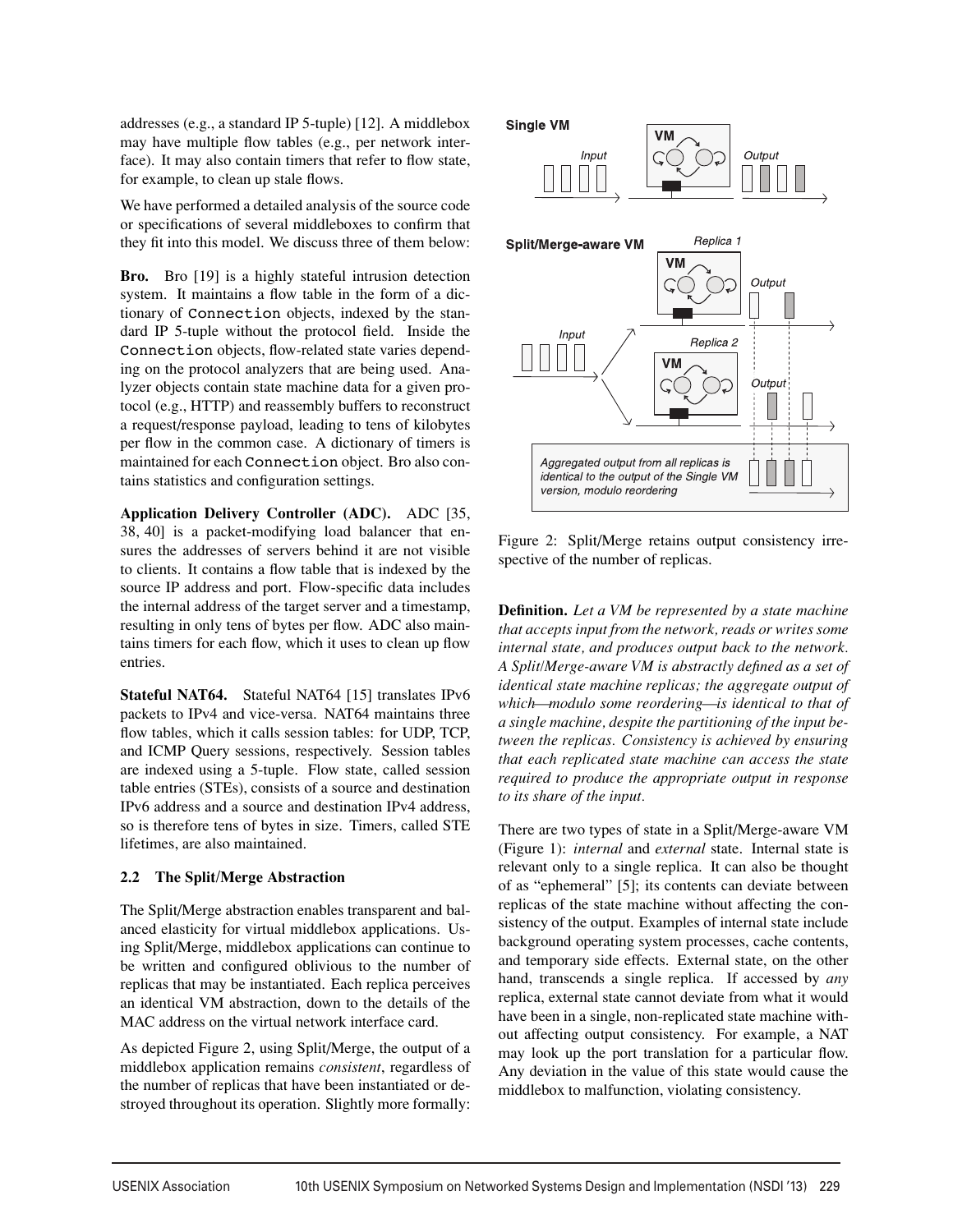

Figure 3: A Split/Merge-aware VM uses the different types of state to achieve transparent elasticity.

As depicted in Figure 1, external state can take two forms: *partitioned* or *coherent*. Partitioned state is made up of a collection of sub-states, each of which are intrinsically tied to a subset of the input and therefore only need to be accessed by the state machine replica that is handling that input. The NAT port translation state is an example of partitioned state, because only the replica handling the network flow in question must access the state. Coherent state, on the other hand, is accessed by multiple state machine replicas, regardless of how the input is partitioned. In Figure 1, the flow table and timers reside in partitioned state, while configuration information and statistics reside in coherent state.

## **2.3 Using Split/Merge for Elasticity**

Figure 3 depicts how the state of a middlebox VM is split and merged when elastically scaling out and in. On scale-out, internal state is replicated with the VM, but begins to diverge as each replica runs independently. Coherent state is also replicated with the VM, but remains consistent (or eventually consistent) because access to coherent state from each replica is transparently coordinated and controlled. Partitioned state is split among the VM replicas, allowing each replica to work in parallel with its own sub-state. At the same time, the input to the VM is partitioned, such that each replica receives only the input pertinent to its partitioned sub-state.

On scale-in, one of the replicas is selected to be destroyed. Internal state residing at the replica can be safely discarded, since it is not needed for consistent output. Coherent state may be discarded when any outstanding updates are pushed to other replicas. The sub-states of the partitioned state residing at the dying replica are merged into a surviving replica. At the same time, the input that was destined for the dying replica is also redirected to the surviving replica now containing the partitioned sub-state.

## **2.4 Challenges**

To implement a system that supports Split/Merge for virtual middleboxes, several challenges need to be met.

- C1. **VM state must be classified.** For virtual middlebox applications to take advantage of Split/Merge, each application must identify which parts of its VM state are internal vs. external. Fortunately, the structure of middleboxes (Figure 1) is naturally well-suited to this task. The flow table of middleboxes already associates partitioned state with a subset of the input, namely network flows.
- C2. **Transactional boundaries must be respected.** In some cases, a middlebox application may need to convey that it finished processing relevant input before partitioned state can be moved from one VM to another. For example, an IDS may continuously record information about a connection's state; such write operations must complete before the state can be moved. Other cases, such as a NAT looking up a port translation, do not have such transactional constraints.
- C3. **Partitioned state must be able to move between replicas.** Merging partitioned state from multiple replicas requires at the most primitive level the ability to move the responsibility for a flow from one replica to another. In addition to moving the flow state, the replica receiving the flow must update its flow table data structures and timer structures so that it can readily access the state.
- C4. **Traffic must be routed to the correct replica.** As partitioned state—associated with network flows is split between VM replicas, the network must ensure that the appropriate flows arrive at the replica holding the state associated with those flows. Routing is complicated by the fact that partitioned state may move between replicas and each replica shares the same IP and MAC address.

The Split/Merge abstraction can be thought of in two parts: splitting and merging *VM state* between replicas (Figure 3), and splitting and merging *network input* between replicas (Figure 2). As such, the challenges can also be classified into those that deal with state management (C1, C2, C3) and those that deal with network management (C4).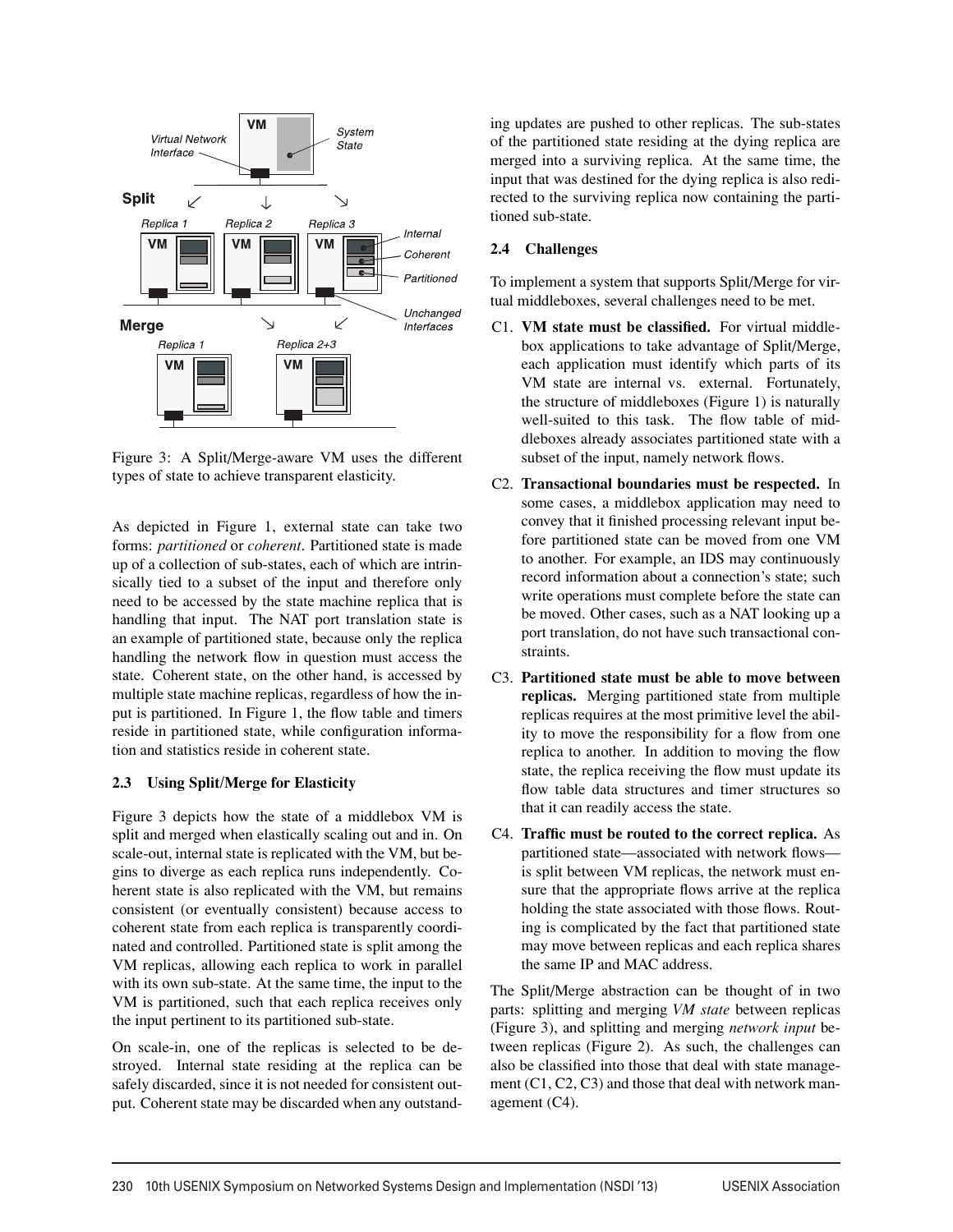

Figure 4: FreeFlow Architecture

## **3 FreeFlow**

FreeFlow implements the Split/Merge abstraction to enable virtual middleboxes to achieve transparent, balanced elasticity. The design of FreeFlow is shown in Figure 4. It consists of four components. First, the state aspects of the Split/Merge abstraction are implemented via the application-level *FreeFlow library*, which addresses the state-related challenges (C1, C2,C3). In particular, through the interface to the library, a middlebox application classifies its state as internal or external and communicates its transactional requirements. Additionally, the library manages all aspects of external state, including the migration of partitioned sub-states. Second, the network aspects of the Split/Merge abstraction are implemented in FreeFlow's *Split/Merge-aware software defined network* (SDN). The SDN addresses the final challenge (C4) and ensures that the correct network flows are routed to the replica maintaining the corresponding partitioned sub-state. Third, the *orchestrator* implements an elasticity policy: it decides when to create or destroy VM replicas and when to migrate flows between them. Finally, *VMM agents* perform the actual creation and destruction of replicas. The four components communicate with each other over a control network, distinct from the Split/Merge-aware SDN.

We have implemented a prototype of FreeFlow, including all of its components shown in Figure 4. Each physical machine runs Xen [2] as a VMM and Open vSwitch [20] as an OpenFlow-compatible software switch. In all components, flows are identified using the IP 5-tuple.

// MIDDLEBOX−SPECIFIC PARTITIONED STATE HANDLING

| create flow(flow key, size); | // alloc flow state             |
|------------------------------|---------------------------------|
| delete flow(flow key);       | $\frac{1}{\pi}$ free flow state |

flow state  $get\ flow(flow\ key)$ ; // increment refcnt **put\_flow**(flow\_key); // decrement refcnt

**flow\_timer**(flow\_key, timeout, callback);

#### // COHERENT STATE HANDLING

**create\_shared**(key, size, cb); // if cb is null, then use<br>**delete\_shared**(key); // strong consistency  $delete\_shared(key);$ state get shared(key, flags); // synch | pull | local **put\_shared**(key, flags); // synch | push | local

Figure 5: Interface to the FreeFlow library

### **3.1 Guest Library: State Management**

Middlebox applications interact with the FreeFlow library in order to classify state as external and identify transaction boundaries on such state. The interface to the library is shown in Figure 5. Behind the scenes, the library interfaces with the rest of the FreeFlow system to split and merge partitioned state between replicas and control access to coherent state.

To fulfill the task of identifying external state, the library acts a memory allocator, and is therefore the only mechanism the middlebox application can use to obtain partitioned or coherent sub-state. Partitioned state in middlebox applications generally consists of a flow table and a list of timers related to flow state; therefore, the library manages both. The library provides an interface, create flow to allocate a new entry in the flow table against a *flow key*, which is usually an IP 5-tuple. A new timer (and its callback) can be allocated against a flow key using flow timer. Coherent sub-state is allocated against a key by invoking create shared, but the key is not necessarily associated with a network flow.

Transaction boundaries are inferred by maintaining reference counts for external sub-states. Using get\_flow or get shared, the middlebox application accesses external sub-state from the library, at which point a reference counter (refcnt) is incremented. When the application finishes with a transaction on the sub-state, it informs the library with put flow or put shared, which decrements the reference counter. The application must avoid dangling references to partitioned state. If it fails to inform the library that a transaction is complete, the state will be pinned to the current replica.

The library may copy partitioned sub-state across the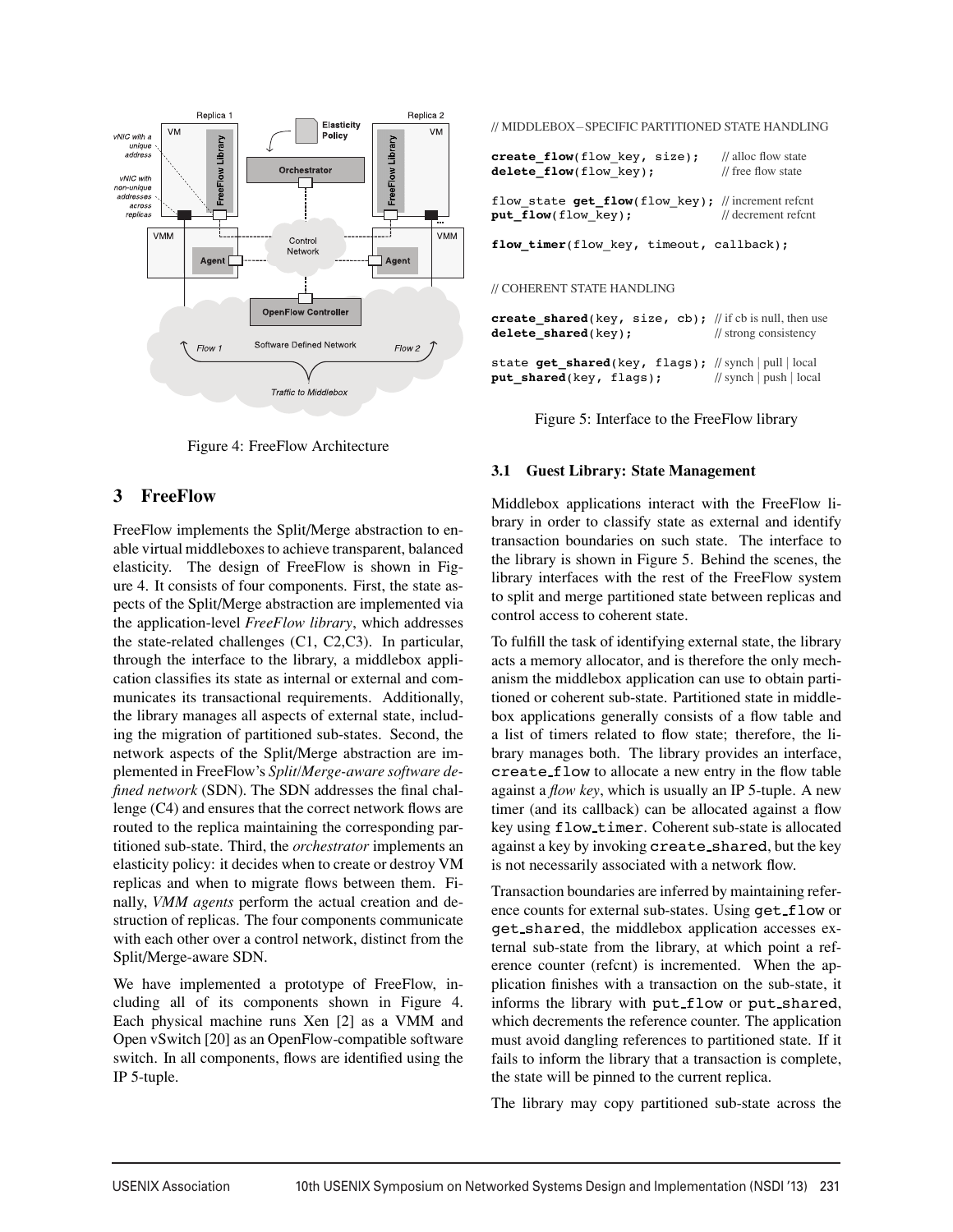control network to another replica in response to a notification from the orchestrator  $(\S$  3.3). When instructed to migrate a flow—identified with a flow key and a unique network address for a target replica on the control network—the library waits for the reference counter on the state to become zero, then copies the flow table entry and any timers across the control network. The flow table at the source is updated to record the fact that the particular flow state has migrated. Upon future get\_flow calls, the library returns an error code indicating that the flow has migrated and the packet should be dropped. Similarly, when the target library receives flow data and the flow key for it to be associated with—during a flow migration, the flow table and timer list are updated and the orchestrator is notified. At any one time, only one library instance maintains an active copy of the flow data for a particular flow.

The library also manages the consistency of coherent state across replicas. In most cases, strong consistency is not required. For example, the application can read and write counters or statistics locally most of the time (using the LOCAL flag on get shared). Periodically, the application may require a consistent view of a counter. For example, an IDS may need to check an attack threshold value has not been exceeded. For periodic merging of coherent state between replicas, FreeFlow supports *combiners* [7,16]. On create shared, an application can specify a callback (cb) function, which takes a list of coherent state elements as an argument and combines them in an application specific way. In most cases, this function simply adds the values of the counters in the coherent state. The combiner will be invoked automatically by the library when a replica is about to be destroyed. It can also be invoked explicitly by the application either before a reference to the coherent state is obtained (using the PULL flag on get shared) or after a transaction is complete (using the PUSH flag on put shared). The combiner never runs in the middle of a transaction; get shared using PULL may block until other replicas finish their transaction and the state can be safely read. In the rare case that strong consistency is required, the application does not specify a combiner, and library instead interacts with a distributed locking service [3,11]. On get shared (with the SYNCH flag), the library obtains the lock associated with the specified key and ensures that it has the most recent copy of the coherent data. The library releases the lock on put shared and the system registers the local copy of the coherent data as the most recent version.

We have implemented the FreeFlow library as a C library. In doing so, we addressed the implementation challenge of allowing flow state to include self-referential pointers to other parts of the flow state. To support unmodified



Figure 6: The SDN splits network input to replica VMs based on flow rules. The SDN ensures that traffic from VM 1 arrives at VM 3 and traffic from VM 2 arrives at VM 4. For clarity, we have omitted the flow rules for routing middlebox output.

pointers, the library must ensure that the flow state resides at same virtual address range regardless of which replica it is in. To accomplish this, the library allocates a large virtual address space *before* notifying the VMM agent to compute the initial snapshot. Within the virtual address range, the orchestrator provides each replica with a non-overlapping region to service new flow related memory allocations obtained with create\_flow.

#### **3.2 Split/Merge-Aware SDN: Network Management**

The Split/Merge-aware SDN implements the networking part of the Split/Merge abstraction. Each replica VM contains an identical virtual network interface. In particular, every replica has the same MAC and IP address. Maintaining consistent addresses in the replicas avoids breaking OS or application level address dependencies in the internal state within a VM.

As depicted in Figure 6, FreeFlow leverages OpenFlowenabled [41] network elements (e.g., switches [20], routers) to enforce routing to various replicas. As packets flow through the OpenFlow network, each network element searches a local forwarding table for rules that match the headers of the packet, indicating they belong to a particular flow. If an entry is found, the network element forwards the packets along the appropriate interface on the fast path. If no entry exists, the packet (or just its header) is forwarded to an *OpenFlow controller*. The OpenFlow controller has a global view of the network and can make a routing decision for the new flow. The controller then pushes a new rule to one or more network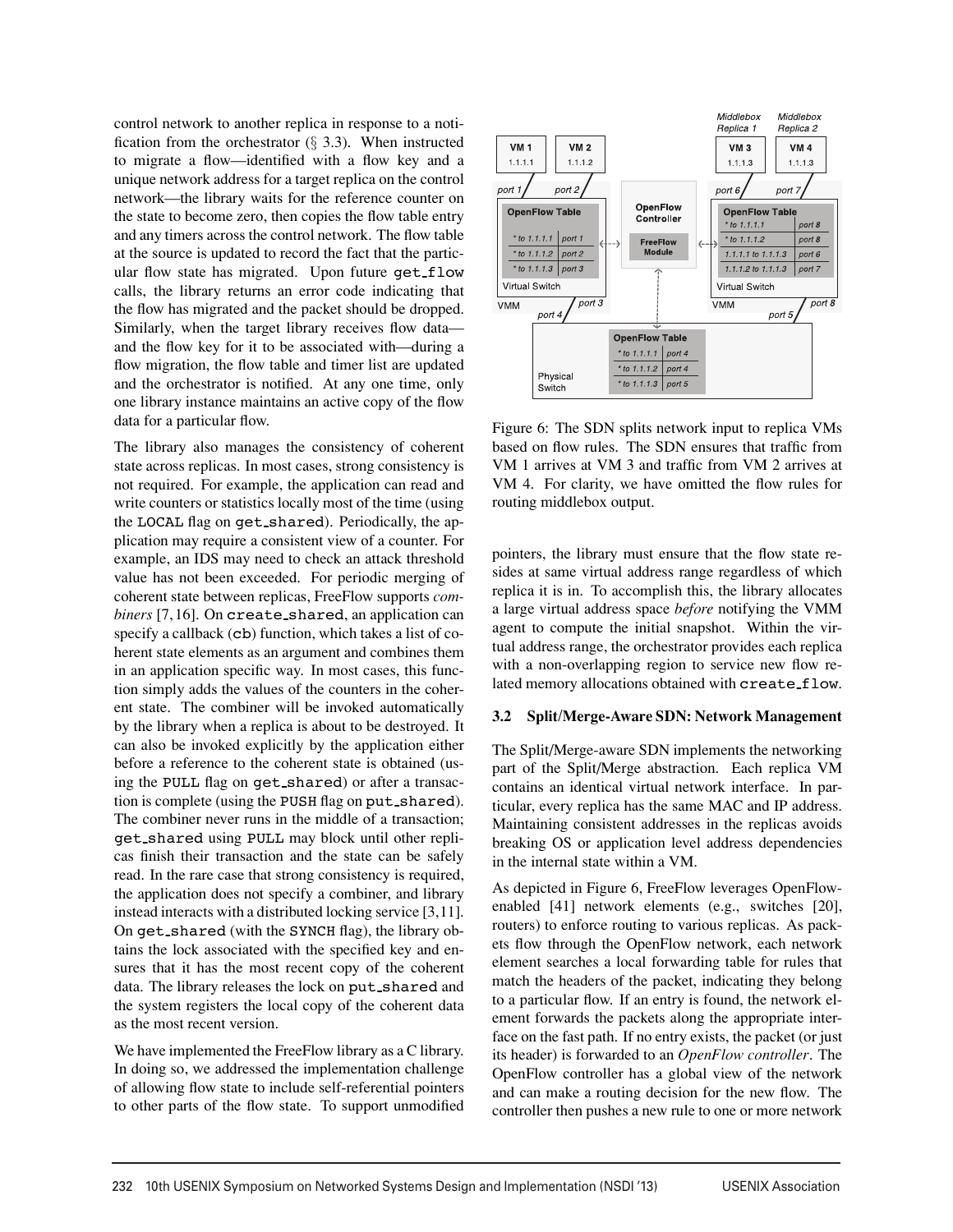elements so that future packets belonging to the flow can be forwarded without consulting the controller.

The Split/Merge-aware SDN must ensure that packets arrive at the appropriate replica even as partitioned flow state migrates between replicas. To do this, FreeFlow contains a customized OpenFlow controller that communicates with the orchestrator  $(\S$  3.3). When a flow is migrated between replicas, the orchestrator interfaces with the OpenFlow controller to communicate the new forwarding rules for the flow. Packets belonging to new flows are forwarded to the OpenFlow controller by default. The OpenFlow controller picks a replica toward which the new flow should be routed and notifies the orchestrator.

When a flow migration notification is received from the orchestrator, rules to route the flow are deleted from all network elements in the current path traversed by the flow. The flow is then considered *suspended*. Packets arriving from the switches are temporarily buffered at the OpenFlow controller until the flow is *resumed* by the controller, at the new replica. The flow is not resumed until partitioned sub-state has arrived at its new destination. The controller resumes a flow by calculating a new path for the flow that traverses the new replica, installing forwarding rules in the switches on the path, and injecting any buffered packets directly into the virtual switch connected to the new replica.<sup>1</sup>

We implemented the SDN in a module on top of POX [42], a python version of the popular NOX [10] OpenFlow controller. The controller provides a simple web API that allows it to receive notifications from the orchestrator about events like middlebox creation and deletion, or instructions to migrate one or more flows from one replica to another. We addressed three implementation challenges. First, the controller cannot use MAC learning techniques for middleboxes because every replica shares a MAC address. Instead, when replicas are created, the VMM agent registers a replica interface on a virtual switch port with the controller. Second, ARP broadcast requests may cause multiple replicas to respond or unexpected behavior, since they share a MAC address. To avoid this, the controller intercepts and replies to ARP requests that refer to the middlebox IP. Finally, the controller decides which replica a new flow is routed to, so must ensure that bi-directional flows are assigned to the same replica. This is achieved by maintaining a table that maps each flow to its replica that is checked before assigning new flows to replicas.



Figure 7: Migrating flow  $\langle b \rangle$  from Replica 2 to Replica 1

#### **3.3 Orchestrator: Splitting and Merging**

The orchestrator implements the most fundamental primitive for enabling the splitting and merging of partitioned state between replicas: flow migration. Figure 7 shows the migration of a flow  $\langle b \rangle$  between two replicas. The orchestrator interacts with other parts of the system as follows. It:

- instructs the SDN to suspend the flow  $\langle b \rangle$  such that no traffic of the flow will reach either replica.
- instructs the guest library in Replica 2 to transfer the partitioned state associated with  $\langle b \rangle$  to Replica 1.
- instructs the SDN to resume the flow by modifying the routing of flow  $\langle b \rangle$  such that any new traffic belonging to the flow will arrive at Replica 1.

It is possible, although rare in practice, that some packets will arrive at Replica 2 after the flow state has been migrated to Replica 1. For example, packets may be buffered in the networking stack in the kernel of Replica 2 and not yet have reached the application. In case the application receives a packet after the flow state

 $<sup>1</sup>$  Alternately, buffering could occur at the destination hypervisor and</sup> the controller could update the path immediately upon suspend, thereby reducing its load.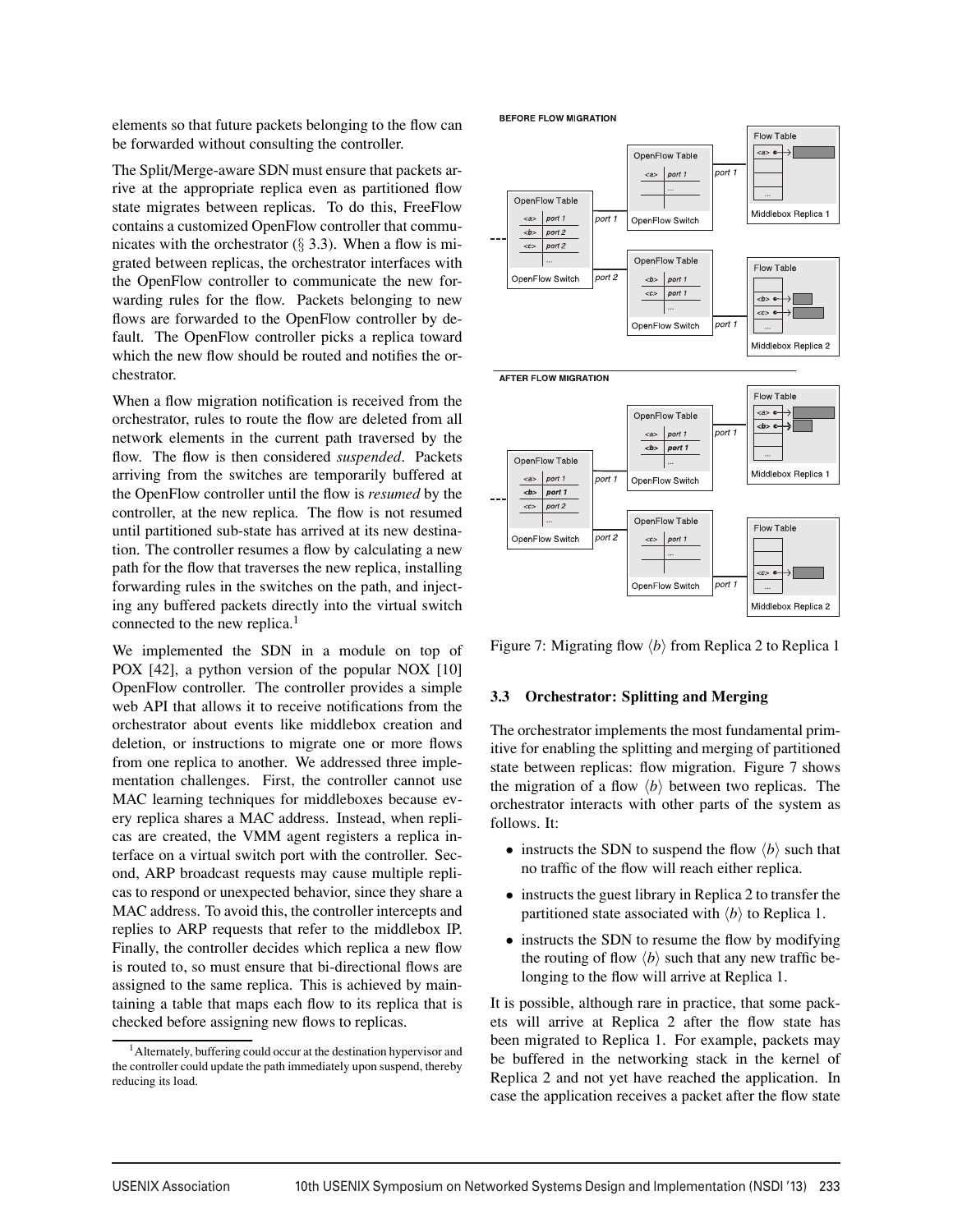is migrated, it should drop the packet. $<sup>2</sup>$ </sup>

The orchestrator triggers the creation or destruction of replicas by the VMM Agent (§3.4) in order to scale in or out as part of an elasticity policy. It can trigger these operations automatically based on utilization (resembling the Autoscale functionality in Amazon EC2 [34]) or explicitly in response to user input.

#### **3.4 VMM Agent: Scaling In and Out**

The VMM agent creates or destroys replica VMs in response to instructions from the orchestrator. Replica VMs are instantiated from a point-in-time snapshot of the first instantiation of the middlebox VM, before it began processing packets. During library initialization, after variables in the internal state are initialized but before the VM has allocated any external state, the FreeFlow library instructs the VMM agent to compute the snapshot. By definition, the internal state in the replica VM can diverge from the snapshot.

We have implemented the VMM agent in Xen's control domain (Domain 0). Communication with the library is implemented using Xenstore, a standard, nonnetwork based virtual communication channel used between guest VMs and Domain 0 in Xen. Checkpoints are computed with the xm save command, and replicas are instantiated with the xm restore command.<sup>3</sup> The time to create a new fully operational replica is on the order of a few seconds; it may be possible to reduce this delay with rapid VM cloning techniques [14].

#### **3.5 Limitations**

Virtual middleboxes cannot use FreeFlow (or the Split/Merge paradigm in general) unless their structure roughly matches that described in Figure 1. While most middleboxes we have examined do fit this architecture, it should be noted that some middleboxes are more difficult to adapt to FreeFlow than others. The main cause of difficulty is how the middleboxes deal with partitioning granularity and coherent state.

Middleboxes can be composed of numerous layers and modules, each of which may refer to flows using a different granularity. For example, in an IDS, like Bro, one module may store coarse-grained state (e.g., concerning all traffic in an IP subnet), while another may store finegrained state (e.g., individual connection state). There are two approaches to adapting such a middlebox to FreeFlow. First, the notion of a flow could be expanded to the largest granularity of all modules. In the preceding example, this would mean using the same flow key for all data related to all flows in an IP subnet, fundamentally limiting FreeFlow's ability to balance load. Second, a fine-grained flow key could be used to identify partitioned state, causing the coarse-grained state to be classified as coherent. If strong consistency is required for the coarse-grained state or a combiner cannot be specified, this approach may cause high overhead due to state synchronization.

## **4 Experience Building Split/Merge Capable Middleboxes**

To validate that the Split/Merge abstraction is well suited to virtual middleboxes, we have ported Bro, an opensource intrusion detection system, to run on FreeFlow. To evaluate a wider range of middleboxes, we have also implemented two synthetic FreeFlow middleboxes.

## **4.1 Bro**

Bro is composed of two key components: an Event Engine and a Policy Script Interpreter. Packets captured from the network are processed by the Event Engine. The Event Engine runs a protocol analysis, then generates one or more predefined events (e.g., connection establishment, HTTP request) as input to the Policy Script Interpreter. The Policy Script Interpreter executes code written in the Bro scripting language to handle events. As explained in Section 2.1, the Event Engine maintains a flow table with each table entry corresponding to an individual connection. Each event handler executed by the Policy Script Interpreter also maintains state that is related to one or more flows.

Our porting effort focused on Bro's Event Engine and one event handler.<sup>4</sup> The event handler scans for potential SQL injection strings in HTTP requests to a webserver. The handler tracks—on a per-flow basis—the number of HTTP requests (num\_sqli) that contain a SQL injection exploit. When num sqli exceeds a predefined threshold (sqli thresh), Bro issues an alert.

**Porting Bro to FreeFlow**. Porting Bro to FreeFlow involved the straightforward classification of external state and interfacing with the FreeFlow library to manage it. First, we identified all points of memory allocation in the code. If the memory allocation was for flow-specific data, we modified the allocation to use FreeFlow-provided memory instead of the heap. In certain cases, we had to provide custom implementations of standard C++ constructs like std::List, to avoid leaking references to FreeFlow-managed memory.

<sup>&</sup>lt;sup>2</sup>In this case, the library returns an error code when flow-specific state is accessed  $(\S 3.1)$ .

<sup>3</sup>In our prototype, the distribution of VM disk images to physical hosts is performed manually.

<sup>4</sup>For ease of implementation, we ported the event handler to C++ instead of using the Bro scripting language.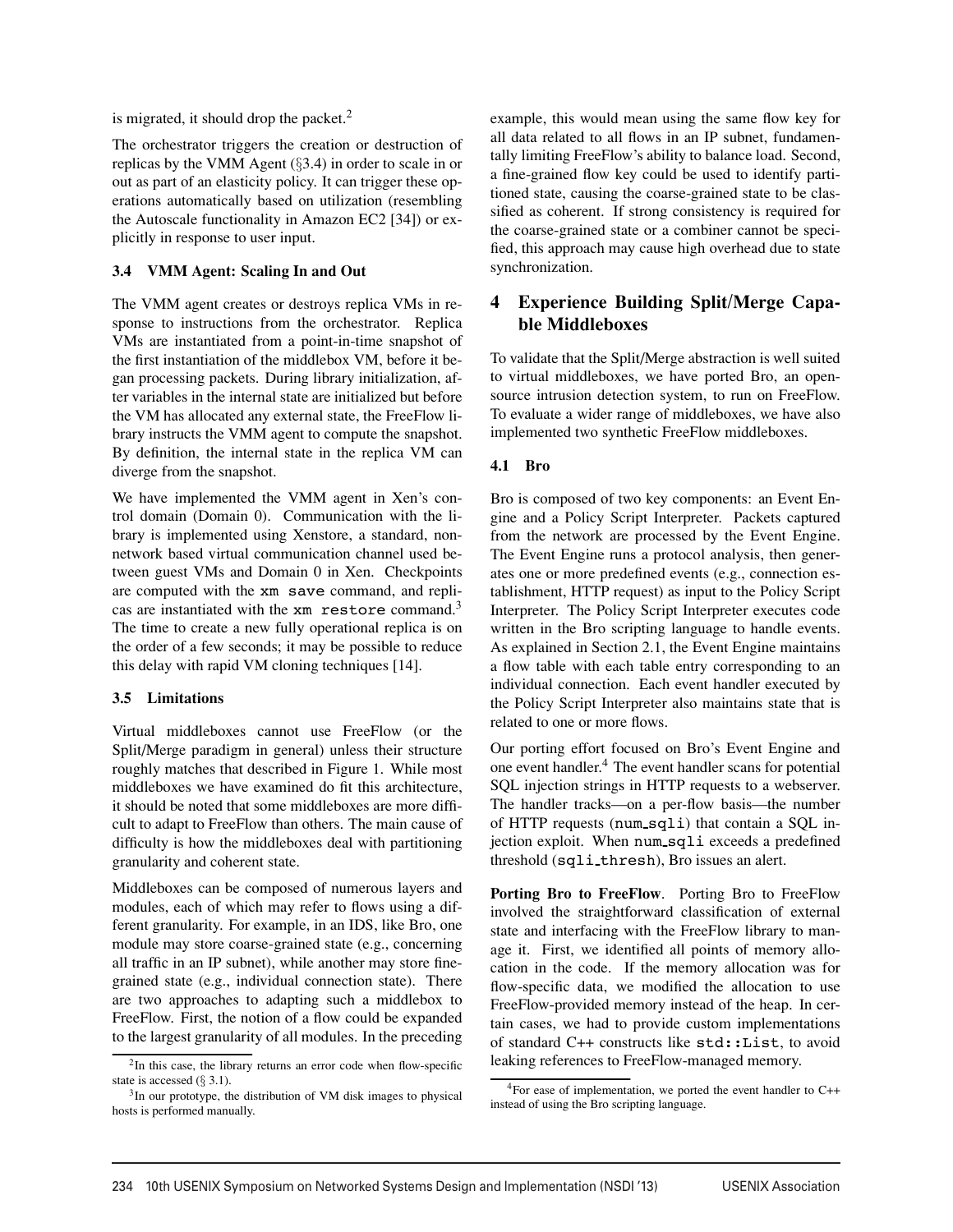After ensuring partitioned state was allocated in FreeFlow-managed memory, we checked for external references to it. The only two references were from the global dictionary of Connection objects and the global dictionary of timers. Since FreeFlow manages access to flow-related objects and timers, we could replace these two global collections. We found that Bro always accesses flow-related state in the context of processing a single packet, and therefore has well-defined transactional boundaries. References from FreeFlow-managed classes to external memory occur only to read static configuration data (internal state).

As expected, there was very little data that we classified as coherent state. We used FreeFlow's support for combiners for non-critical global statistics counters. The combiners were configured to only be invoked by the system (i.e., on replica VM destruction). We did not find any variables that required strong consistency or realtime synchronization across replicas.

**Verification**. To validate the correctness of the modified system, we used a setup consisting of a client and a webserver, separated by two middlebox replicas running the modified version of Bro. At a high level, we used the client to issue a single flow of HTTP requests containing SQL injection exploits while FreeFlow migrated the flow between the two replicas multiple times. We check for the integrity of state and execution by ensuring (a) Bro generates an alert, (b) the number of exploits detected exactly matches those sent by the client (c) both replicas remain operational after each flow migration. Assuming Bro sees all packets on the flow, the first two conditions cannot be satisfied if the state becomes corrupted during migration. Additionally, the system would crash on flow migration when objects inside FreeFlow memory refer to external memory that does not exist on the local replica.

## **4.2 Synthetic Middlebox Applications**

We built two synthetic FreeFlow based middlebox applications that capture the essence of commonly used real world middlebox applications. The first application is compute-bound. It performs a set of computations on each packet of a flow, resembling the compute intensive behavior of middlebox applications like an Intrusion Prevention System (IPS) or WAN optimizer. The second application modifies packets in a flow in both directions, using a particular application-level (layer 7) protocol, resembling a NAT or Application Layer Gateway. Both middleboxes were built in userspace using the Linux netfilter [39] framework to interpose on packets arriving at the VM. The userspace applications inspect and/or modify packets before forwarding them to the target.



Figure 8: Splitting/Merging Bro for Stateful Elasticity

## **5 Evaluation**

FreeFlow enables balanced elasticity by leveraging the Split/Merge abstraction to distribute—and migrate flows between replicas. In this section, we evaluate FreeFlow with the following goals:

- demonstrate FreeFlow's ability to provide dynamic and stateful elasticity to complex real world middleboxes  $(\S 5.1)$ ,
- demonstrate FreeFlow's ability to alleviate hotspots created by a highly skewed load distribution across replicas  $(\S 5.2)$ ,
- measure the gain in resource utilization when scaling in a deployment using FreeFlow (§ 5.3), and
- quantify the performance overhead of migrating a single flow under different application loads  $(\S 5.4)$ .

In our experimental setup, a set of client and server VMs are placed on different subnets. Traffic—TCP or UDP is routed between the VMs via a middlebox. We evaluate FreeFlow using Bro or one of the synthetic middleboxes described in Section 4.2.

## **5.1 Stateful Elasticity with Split/Merge**

Figure 8 shows FreeFlow's ability to dynamically scale Bro out and in during a load burst, splitting and merging partitioned state. In this experiment, the generated load contains SQL injection exploits; we measure the percentage of attacks detected by Bro to determine Bro's ability to scale to handle the load burst.

Load is generated by a configurable number of cURLbased [36] HTTP clients in the form of a continuous sequence of POST requests to a webserver. The requests contain SQL injection exploits; an attack comprises 31 consecutive requests. Each client is configured to generate 50 requests/second. Throughout the experiment (for 120 seconds), 30 clients generate a base load. We inject a load burst 45 seconds into the experiment by introducing an additional 30 clients and 10 UDP flows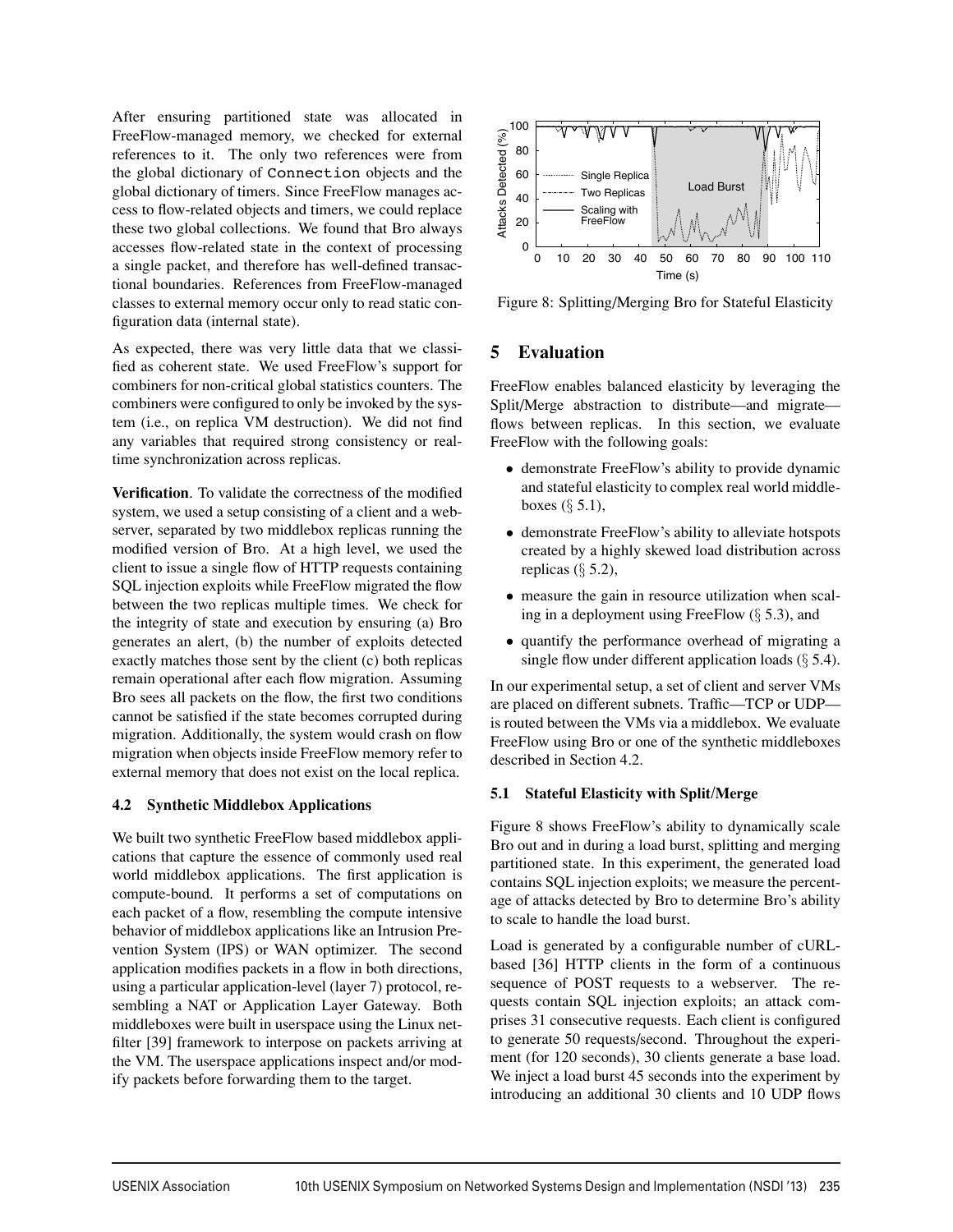

Figure 9: Eliminating hotspots with FreeFlow

(1 Mbps each) that do not contain attacks. The load burst lasts 45 seconds, after which the additional client and UDP traffic ceases.

We compare three scenarios: a single Bro instance that handles the entire load burst, a pair of Bro replicas that share load (flows are assigned to replicas in a round-robin fashion), and Bro running with FreeFlow. The FreeFlow scenario begins with a single replica and FreeFlow is configured to create a new replica and split flows and state between them when the number of flows handled by the replica exceeds 60. Similarly, it is configured to merge flows and state and destroy a replica when the number of flows handled by a replica drops below 40.

As shown in Figure 8, until the load burst at  $t = 45s$ , all three configurations have a 100% detection rate. During the load burst, the performance of the single replica reduces drastically because packets are dropped and attacks are missed. The two replica cluster does not experience any degradation as it has enough capacity and the load is well balanced between the two replicas.

The FreeFlow version of Bro behaves in the same manner as a single replica, until the load burst is detected around  $t = 45$ s. While partitioned state is being split to a new replica, packets are dropped and attacks are missed. However, the detection rate quickly rises because the two replicas have enough capacity for the load burst. After the load burst  $(t = 85s)$ , FreeFlow detects a drop in load, so merges partitioned state and destroys one of the replicas. The FreeFlow version of Bro continues to detect attacks at the base load with a single replica. FreeFlow therefore enables Bro to handle the load burst without wasting resources by running two replicas throughout the entire experiment.



Figure 10: Performance impact of FreeFlow's load rebalancing on hotspots

#### **5.2 Hotspot Elimination**

In this experiment, we demonstrate FreeFlow's ability to eliminate hotspots that arise when the load distribution across middleboxes becomes skewed. For the purpose of this discussion, we define a hotspot as the degradation in network performance due to high CPU or network bandwidth utilization at the middlebox.

We use the compute-bound middlebox application described in Section 4.2 under load from 1 Mbps UDP flows. We define our scale-out policy to create a new replica once the number of flows in a replica reaches 100 (totaling 100 Mbps per replica). Flows are gradually added to the system every 500 ms up to a total of 101 flows. After scaling out, the system has two replicas: one with 100 flows and another with just one flow.

As expected, the replica handling 100 flows experiences much higher load than the other replica. The resulting hotspot is reflected by highly erratic packet latencies experienced by the clients, shown in Figure 9 and Figure 10. Figure 9 shows the maximum latency, while Figure 10 shows the fluctuations in the average latency during the last 40s of the experiment. FreeFlow splits the flows evenly among the two replicas thereby redistributing the load and alleviating the hotspot. Ultimately, FreeFlow achieves a 26% reduction in the average maximum latency during the hotspot, with a 73% lower standard deviation.

Irrespective of flow duration and traffic patterns, without FreeFlow's ability to balance flows, an over-conservative scale-out policy may be used to ensure hotspots do not occur, leading to low utilization and wasted resources. By balancing flows, FreeFlow enables less conservative scale-out policies leading to higher overall utilization.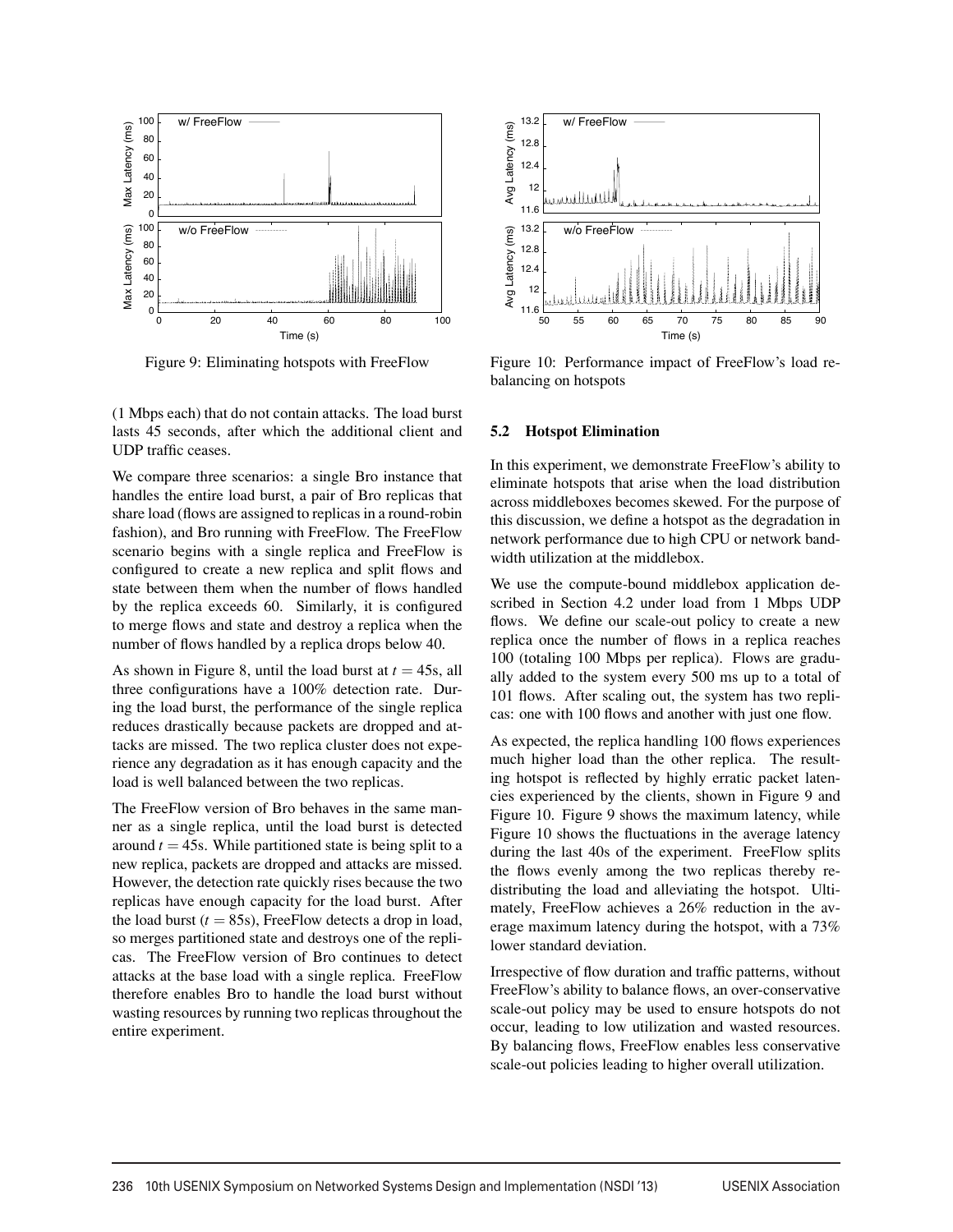

Figure 11: Scaling in with FreeFlow

#### **5.3 Efficient Consolidation**

In this experiment, we show how FreeFlow's ability to statefully merge flows between two or more replicas can be used to consolidate resources during low load and improve overall system utilization. We measure how quickly FreeFlow can scale in compared to a standard *kill-based* technique, in which a replica is killed only when all its flows have expired. We also measure the average system utilization per live replica during scale in, shown in Figure 11.

We start with 4 replicas running the compute-bound middlebox application  $(\S4.2)$ , handling 50 UDP flows of 1 Mbps each. One flow expires every 500 ms according to a best case or worst case scenario.

In the best case scenario, the first 50 flows expire from the first replica in the first 25 seconds, enabling the kill-based technique to destroy the replica. The second 50 flows expire from the second replica in the next 25 seconds, enabling the second replica to be destroyed, and so on. In this case, the average system utilization remains high throughout the scale-in process, with a sawtooth pattern as shown in Figure 11.

In the worst case scenario, flows expire from replicas in a round-robin fashion. In a kill-based system, each of the 4 replicas contains one or more flows until the very end of the experiment, preventing the system from destroying replicas. This results in steadily degrading average system utilization over the duration of the experiment.

On the other hand, even in the worst case, FreeFlow can destroy a replica every 25 seconds. To accomplish this, FreeFlow is configured with a scale-in policy that triggers once the average number of flows per replica falls below 50. When scaling in, FreeFlow kills a replica after merging its state and flows with the remaining repli-



Figure 12: Impact of flow migration on TCP throughput (migration at 20s & 40s)



Figure 13: Latency overhead of flow migration

cas. Subsequently, in the worst case, FreeFlow maintains average system utilization close to that of the kill-based strategy in the best case scenario and improves the average system utilization by up to 43% in the worst case scenario. Based on the the time at which the first replica was killed in the worst case scenario, FreeFlow can scale in 50% faster than the standard kill-based system.

FreeFlow does impact the performance of flows during the experiment; in particular, packet drops are caused by flow migrations that happen when a replica is merged. However, performance impact is low: the average packet drop rate per-flow was 0.9%.

#### **5.4 Migrating Application Flow State**

Flow state migration is a fundamental unit of operation in FreeFlow, when splitting or merging partitioned state between replicas. Figure 12 shows the impact on TCP throughput during flow migration compared to a baseline where no migration is performed. We use the Iperf [37] benchmark to drive traffic on a single TCP stream between the client and the server, through the computebound middlebox. We perform two flow migrations: one at 20th and another at 40th second, respectively. When sampled at 1 second intervals, we observe a  $14 - 31\%$ drop in throughput during the migration period, lasting for a maximum of 1 second.<sup>5</sup>

We further study the overhead of flow migration on a

<sup>5</sup>Due to Iperf's limitation on the minimum reporting interval, (1 second), we are unable to calculate the exact duration of the performance impact.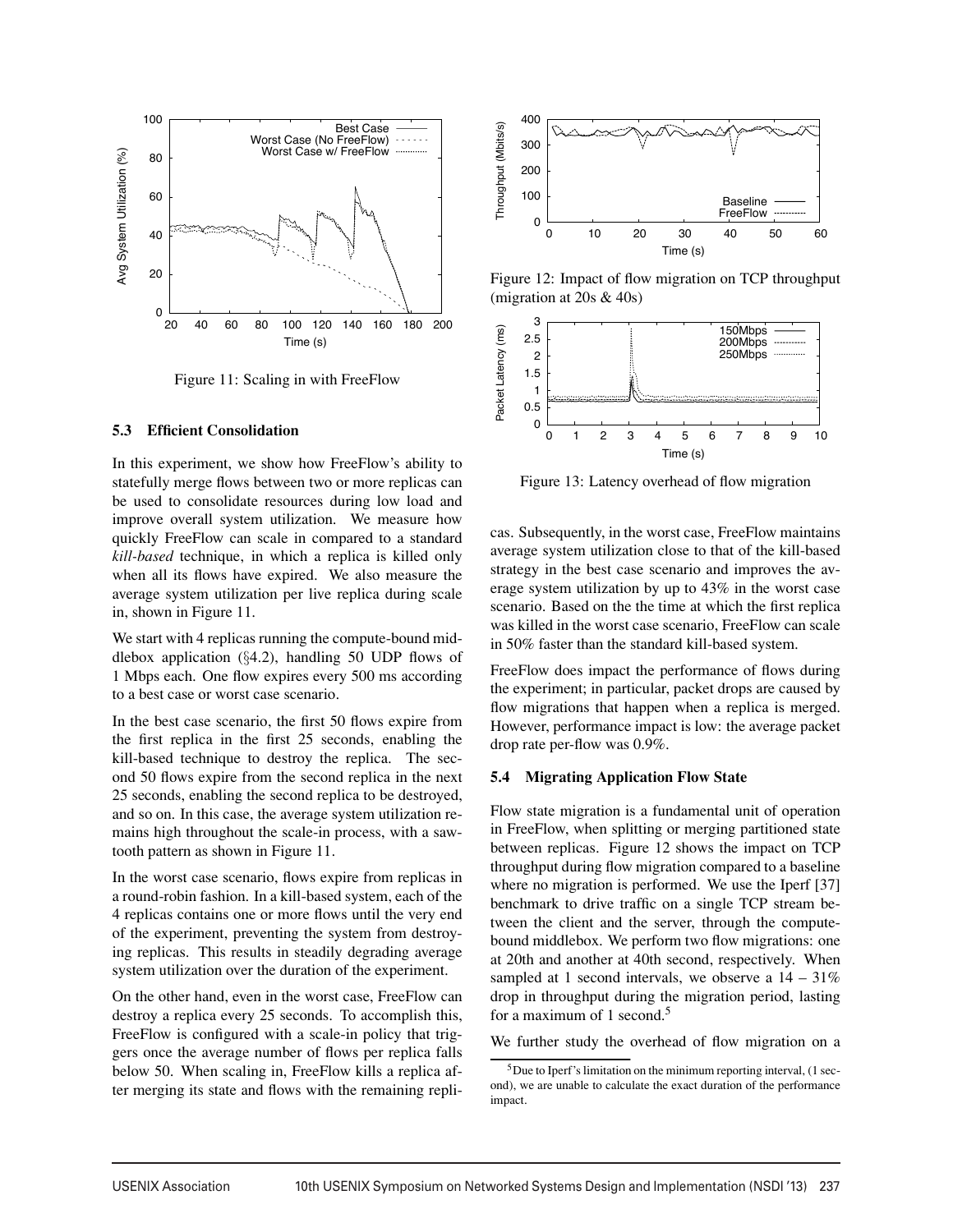

Figure 14: Packet drop rate during flow migration

single UDP flow using the packet modifier middlebox application  $(\S4.2)$ . For these experiments, the flows are 10 seconds in duration and the migration is initiated after three seconds from the start of the flow. The impact of a single flow migration on end-to-end latency for different flow rates is shown in Figure 13. We observe a maximum of 1 ms increase in latency during flow migration. The latency fluctuations last for a very short period of time (500 ms). Figure 14 shows the overall packet drop rate for the entire duration of the flow. The overall packet drop rate is less than 1% including any disruption caused by the migration. Figure 15 shows the impact on throughput as observed by the client, when the flow migration occurs. The plotted throughput is based on a 50 ms moving window. As the load on the network increases, there is an increase in throughput loss due to flow migration. However, the drop in throughput occurs only for a brief period of time and quickly ramps up to pre-migration levels.

## **6 Related Work**

Split/Merge relies on the ability to identify per-flow state in middleboxes. The behavior and structure of middleboxes has been characterized through the use of models [12]. In other work, state in middleboxes has been identified as global, flow-specific, or ephemeral (perpacket) [30]. On a single machine granularity, MLP [31], HILTI [26], and multi-threaded Snort [21, 22] all exploit the fact that flow-related processing rarely needs access to data for other flows or synchronization with them. CoMb [23] exploits middlebox structure to consolidate heterogeneous middlebox applications onto commodity hardware, but does not address the issue of scaling, parallelism, or elasticity.

Clustering techniques have traditionally been used to scale-out middleboxes. The NIDS Cluster [28] is a clustered version of Bro [19] that is capable of performing coordinated analysis of traffic, at large scale. By exposing policy layer state and events as serializable state [27], individual nodes are able to obtain a global view of the system state. The NIDS Cluster cannot scale dynami-



Figure 15: Throughput overhead of flow migration (50 ms window)

cally and statefully, as it lacks the ability to migrate lower layer (event engine) flow state and their associated network flows across replicas.

FreeFlow leverages OpenFlow in its Split/Merge-aware SDN. Load balancing has been implemented in an SDN using OpenFlow with FlowScale [25], and wildcard rules can accomplish load balancing in the network while reducing load on the controller [32]. The Flowstream architecture [8] includes modules—for example, VMs that handle flows and can be migrated, relying on Open-Flow to redirect network traffic appropriately. However, Flowstream does not characterize external state within an application. Olteanu and Raiciu [18] similarly attempt to migrate per-flow state between VM replicas without application modifications.

There are many ways in which different types of applications are dynamically scaled in the cloud [29]. Knauth and Fetzer [13] describe scaling up general applications using live VM migration [6] and oversubscription. Amazon's Autoscaling [34] automatically creates or destroys VMs when user-defined thresholds are exceeded. SnowFlock [14] provides sub-second scale-out using a *VM fork* abstraction. These approaches do not enable balancing of existing load between instances, potentially resulting in load imbalance [33].

## **7 Conclusion**

We have described a new abstraction, Split/Merge, and a system, FreeFlow, that enables transparent, balanced elasticity for stateful virtual middleboxes. Using FreeFlow, middleboxes identify partitioned state, which can be split among replicas or merged together into a single replica. At the same time, FreeFlow partitions the network to ensure packets are routed to the appropriate replica. As networks become increasingly virtualized, FreeFlow addresses a need for elasticity in middleboxes, without introducing the configuration complexity of running a cluster of independent middleboxes. Further, as virtual servers become increasingly mobile, utilizing live VM migration across or even between data centers, the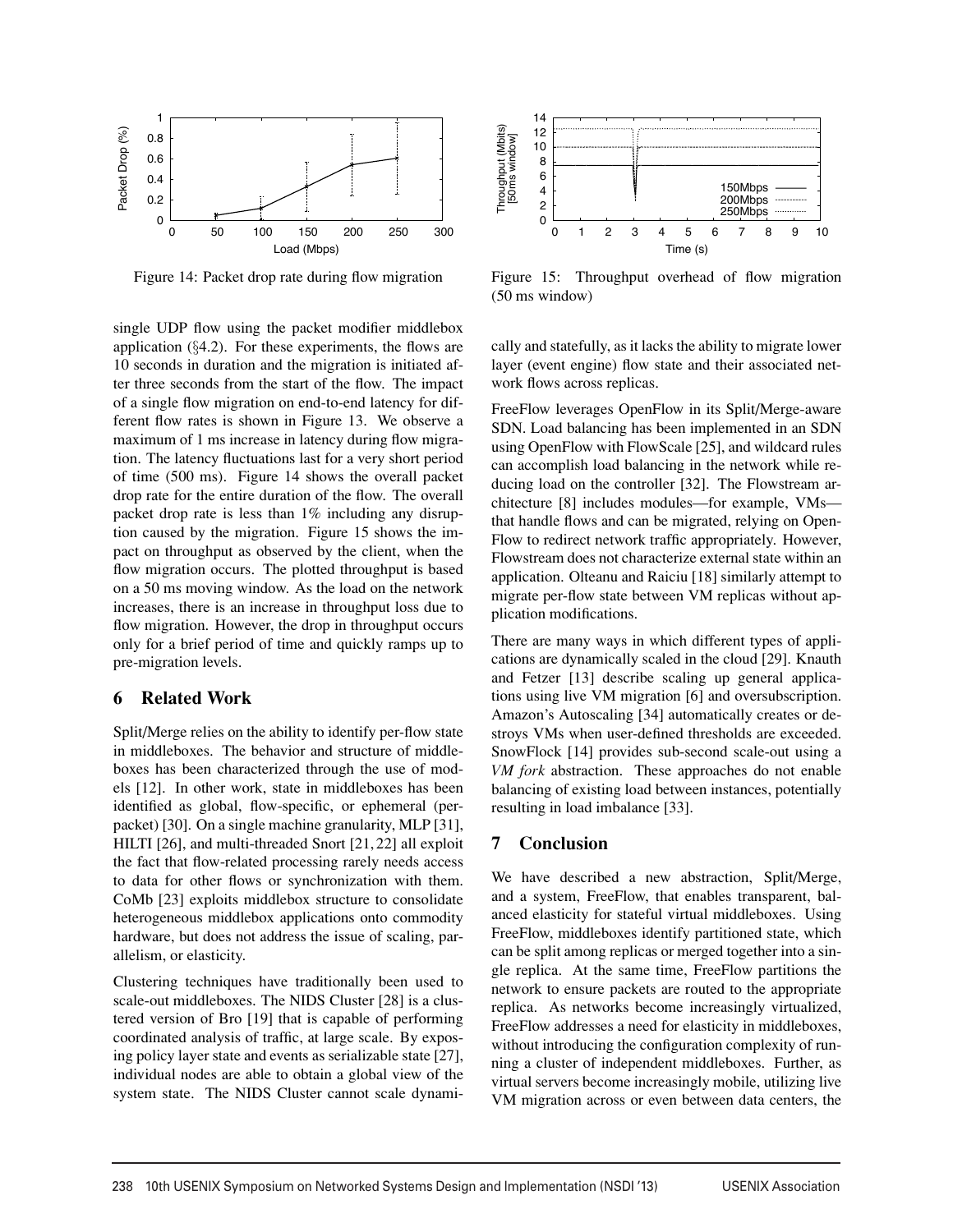ability to migrate flows—or split and merge them between replicas—will become even more important.

### **8 Acknowledgments**

We would like to thank our shepherd, Mike Freedman, and the anonymous referees for their helpful comments.

### **References**

- [1] ANANTHANARAYANAN, G., KANDULA, S., GREENBERG, A., STOICA, I., LU, Y., SAHA, B., AND HARRIS, E. Reining in the Outliers in Map-Reduce Clusters using Mantri. In *Proc. of USENIX Symposium on Operating Systems Design & Implementation (OSDI)* (2010).
- [2] BARHAM, P., DRAGOVIC, B., FRASER, K., HAND, S., HARRIS, T., HO, A., NEUGEBAUER, R., PRATT, I., AND WARFIELD, A. Xen and the Art of Virtualization. In *Proc. of ACM Symposium on Operating Systems Principles (SOSP)* (2003).
- [3] BURROWS, M. The Chubby Lock Service for Loosely-Coupled Distributed Systems. In *Proc. of USENIX Symposium on Operating Systems Design & Implementation (OSDI)* (2006).
- [4] CARPENTER, B., AND BRIM, S. Middleboxes: Taxonomy and Issues. RFC 3234, https://tools.ietf.org/rfc/ rfc3234.txt, 2002.
- [5] CHANDRA, R., ZELDOVICH, N., SAPUNTZAKIS, C., AND LAM, M. S. The Collective: A Cache-Based System Management Architecture. In *Proc. of USENIX Symposium on Networked Systems Design & Implementation (NSDI)* (2005).
- [6] CLARK, C., FRASER, K., HAND, S., HANSEN, J. G., JUL, E., LIMPACH, C., PRATT, I., AND WARFIELD, A. Live Migration of Virtual Machines. In *Proc. of USENIX Symposium on Networked Systems Design & Implementation (NSDI)* (2005).
- [7] DEAN, J., AND GHEMAWAT, S. MapReduce: Simplified Data Processing on Large Clusters. *Communications of ACM 51*, 1 (2008).
- [8] GREENHALGH, A., HUICI, F., HOERDT, M., PAPADIMITRIOU, P., HANDLEY, M., AND MATHY, L. Flow Processing and the Rise of Commodity Network Hardware. *ACM SIGCOMM Computer Communications Review 39*, 2.
- [9] GU, Y., SHORE, M., AND SIVAKUMAR, S. A Framework and Problem Statement for Flow-associated Middlebox State Migration. http://tools.ietf.org/html/draft-gustatemigration-framework-02, 2012.
- [10] GUDE, N., KOPONEN, T., PETTIT, J., PFAFF, B., CASADO, M., MCKEOWN, N., AND SHENKER, S. NOX: Towards an Operating System for Networks. *ACM SIGCOMM Computer Communications Review 38*, 3.
- [11] HUNT, P., KONAR, M., JUNQUEIRA, F. P., AND REED, B. ZooKeeper: Wait-free Coordination for Internet-scale Systems. In *Proc. of USENIX Annual Technical Conference (ATC)* (2010).
- [12] JOSEPH, D. A., AND STOICA, I. Modeling Middleboxes. *IEEE Network 22*, 5 (2008).
- [13] KNAUTH, T., AND FETZER, C. Scaling non-elastic Applications Using Virtual Machines. In *IEEE International Conference on Cloud Computing* (2011).
- [14] LAGAR-CAVILLA, H. A., WHITNEY, J. A., SCANNELL, A. M., PATCHIN, P., RUMBLE, S. M., DE LARA, E., BRUDNO, M., AND SATYANARAYANAN, M. SnowFlock: Rapid Virtual Machine Cloning for Cloud Computing. In *Proc. of ACM European Conference on Computer Systems (EuroSys)* (2009).
- [15] M. BAGNULO, P. MATTHEWS, I. V. B. Stateful NAT64: Network Address and Protocol Translation from IPv6 Clients to IPv4 Servers. http://tools.ietf.org/id/draft-ietfbehave-v6v4-xlate-stateful-12.txt, 2010.
- [16] MALEWICZ, G., AUSTERN, M. H., BIK, A. J., DEHNERT, J. C., HORN, I., LEISER, N., AND CZAJKOWSKI, G. Pregel: A System for Large-Scale Graph Processing. In *Proc. of ACM SIGMOD* (2010).
- [17] MELL, P., AND GRANCE, T. The NIST Definition of Cloud Computing. In *National Institute of Standards and Technology Special Publication 800-145* (2011).
- [18] OLTEANU, V. A., AND RAICIU, C. Efficiently Migrating Stateful Middleboxes. In *ACM SIGCOMM - Demo* (2012).
- [19] PAXSON, V. Bro: A System for Detecting Network Intruders in Real-Time. *Computer Networks 31*, 23-24 (1999).
- [20] PFAFF, B., PETTIT, J., KOPONEN, T., AMIDON, K., CASADO, M., AND SHENKER, S. Extending Networking into the Virtualization Layer. In *Proc. of ACM Workshop on Hot Topics in Networks* (2009).
- [21] ROESCH, M. Snort Lightweight Intrusion Detection for Networks. In *Proc. of USENIX Conference on System Administration* (1999).
- [22] SCHUFF, D. L., CHOE, Y. R., AND PAI, V. S. Conservative vs. optimistic parallelization of stateful network intrusion detection. In *Proc. of ACM Symposium on Principles and Practice of Parallel Programming* (2007).
- [23] SEKAR, V., EGI, N., RATNASAMY, S., REITER, M. K., AND SHI, G. Design and Implementation of a Consolidated Middlebox Architecture. In *Proc. of USENIX Symposium on Networked Systems Design & Implementation (NSDI)* (2012).
- [24] SHERRY, J., AND RATNASAMY, S. A Survey of Enterprise Middlebox Deployments. Tech. Rep. UCB/EECS-2012-24, EECS Department, University of California, Berkeley, 2012.
- [25] SMALL, C. FlowScale. GENI Engineering Conference (Poster), http://groups.geni.net/geni/attachment/ wiki/OFIU-GEC12-status/FlowScale\_poster. pdf, 2012.
- [26] SOMMER, R., CARLI, L. D., KOTHARI, N., VALLENTIN, M., AND PAXSON, V. HILTI: An Abstract Execution Environment for Concurrent, Stateful Network Traffic Analysis. Tech. Rep. TR-12-003, ICSI, 2012.
- [27] SOMMER, R., AND PAXSON, V. Exploiting Independent State For Network Intrusion Detection. In *Proc. of Computer Security Applications Conference* (2005).
- [28] VALLENTIN, M., SOMMER, R., LEE, J., LERES, C., PAXSON, V., AND TIERNEY, B. The NIDS Cluster: Scalable, Stateful Network Intrusion Detection on Commodity Hardware. In *Proc. of International Conference on Recent Advances in Intrusion Detection* (2007).
- [29] VAQUERO, L. M., RODERO-MERINO, L., AND BUYYA, R. Dynamically Scaling Applications in the Cloud. *ACM SIGCOMM Computer Communications Review 41*, 1.
- [30] VERDÚ, J., NEMIROVSKY, M., GARCÍA, J., AND VALERO, M. Workload Characterization of Stateful Networking Applications. In *Proc. of International Symposium on High-Performance Computing* (2008).
- [31] VERDÚ, J., NEMIROVSKY, M., AND VALERO, M. MultiLayer Processing - An Execution Model for Parallel Stateful Packet Processing. In *Proc. of ACM/IEEE Symposium on Architectures for Networking and Communications Systems* (2008).

 $\overline{a}$